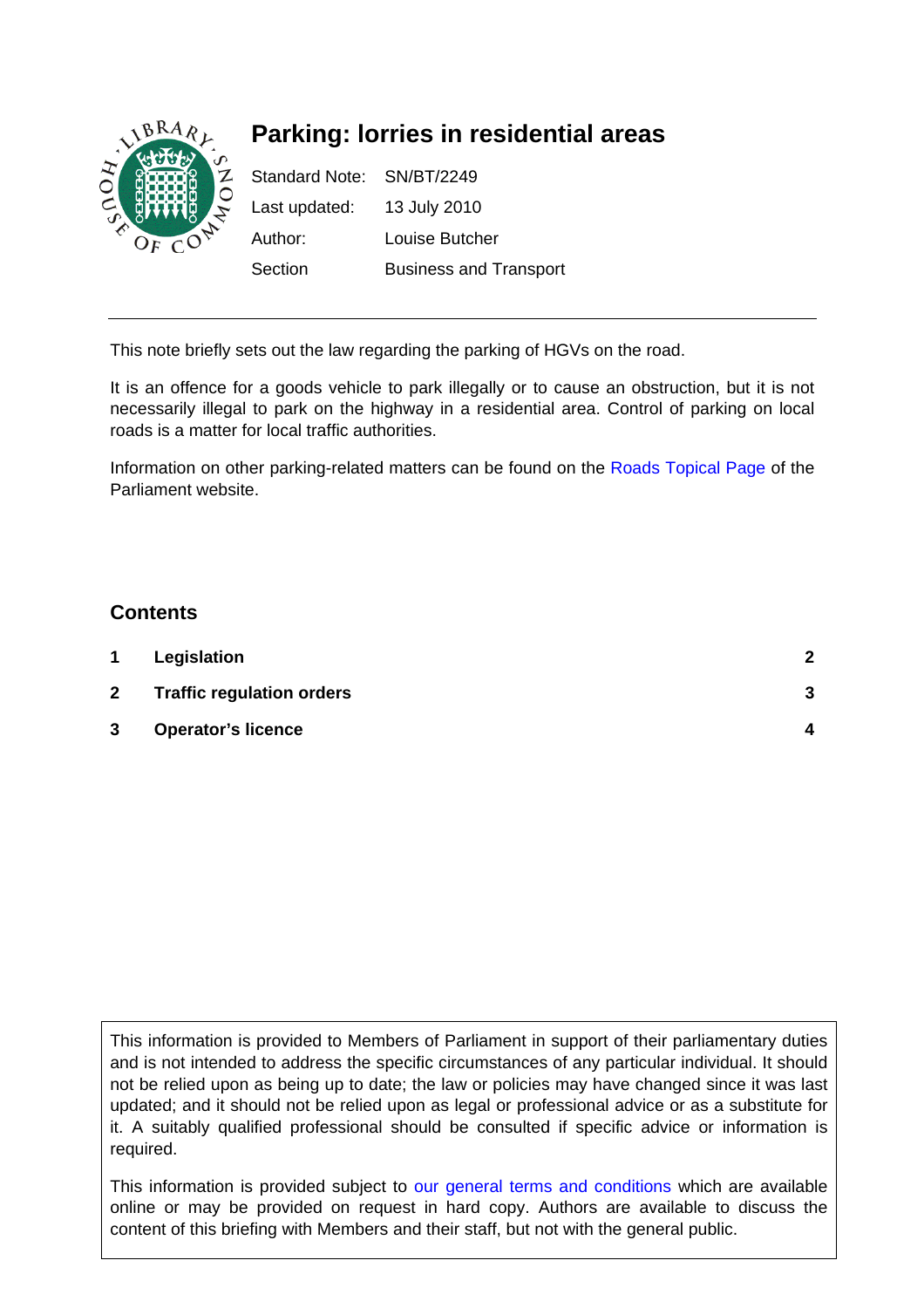# <span id="page-1-0"></span>**1 Legislation**

Parking, including that of heavy goods vehicles (HGVs), is the responsibility of the local authority.

If a vehicle is not infringing any local parking regulations, there is no general prohibition on parking in residential roads except in relation to HGVs. In the legislation they are referred to as 'heavy commercial vehicles' and are defined as "any goods vehicle which has an operating weight exceeding 7.5 tonnes". The prohibition is contained in section 19 of the *[Road Traffic Act 1988](http://www.uk-legislation.hmso.gov.uk/RevisedStatutes/Acts/ukpga/1988/cukpga_19880052_en_4)*, as amended:

#### **19 Prohibition of parking of HGVs on verges, central reservations and footways.**

(1)Subject to subsection (2) below, a person who parks a heavy commercial vehicle (as defined in section 20 of this Act) wholly or partly—

(a)on the verge of a road, or

(b)on any land situated between two carriageways and which is not a footway, or

(c)on a footway,

is guilty of an offence.

(2)A person shall not be convicted of an offence under this section in respect of a vehicle if he proves to the satisfaction of the court—

(a)that it was parked in accordance with permission given by a constable in uniform, or

(b)that it was parked in contravention of this section for the purpose of saving life or extinguishing fire or meeting any other like emergency, or

(c)that it was parked in contravention of this section but the conditions specified in subsection (3) below were satisfied.

(3)The conditions mentioned in subsection (2)(c) above are—

(a)that the vehicle was parked on the verge of a road or on a footway for the purpose of loading or unloading, and

(b)that the loading or unloading of the vehicle could not have been satisfactorily performed if it had not been parked on the footway or verge, and

(c)that the vehicle was not left unattended at any time while it was so parked.

[...]

There is also legislation to deal with vehicles that are illegally parked, are causing an obstruction on the highway or have been abandoned. The issue of whether parking a vehicle legally at the side of the road constitutes an obstruction will depend very much on the size and type of the vehicle and the width of the road. If the parking cannot be considered illegal or obstructive, but merely inconvenient or anti-social, there is little one can do.<sup>[1](#page-1-1)</sup>

<span id="page-1-1"></span><sup>1</sup> further information on obstruction and other remedies is given in HC Library standard note [SN/BT/1170](http://www.parliament.uk/briefingpapers/commons/lib/research/briefings/snbt-01170.pdf)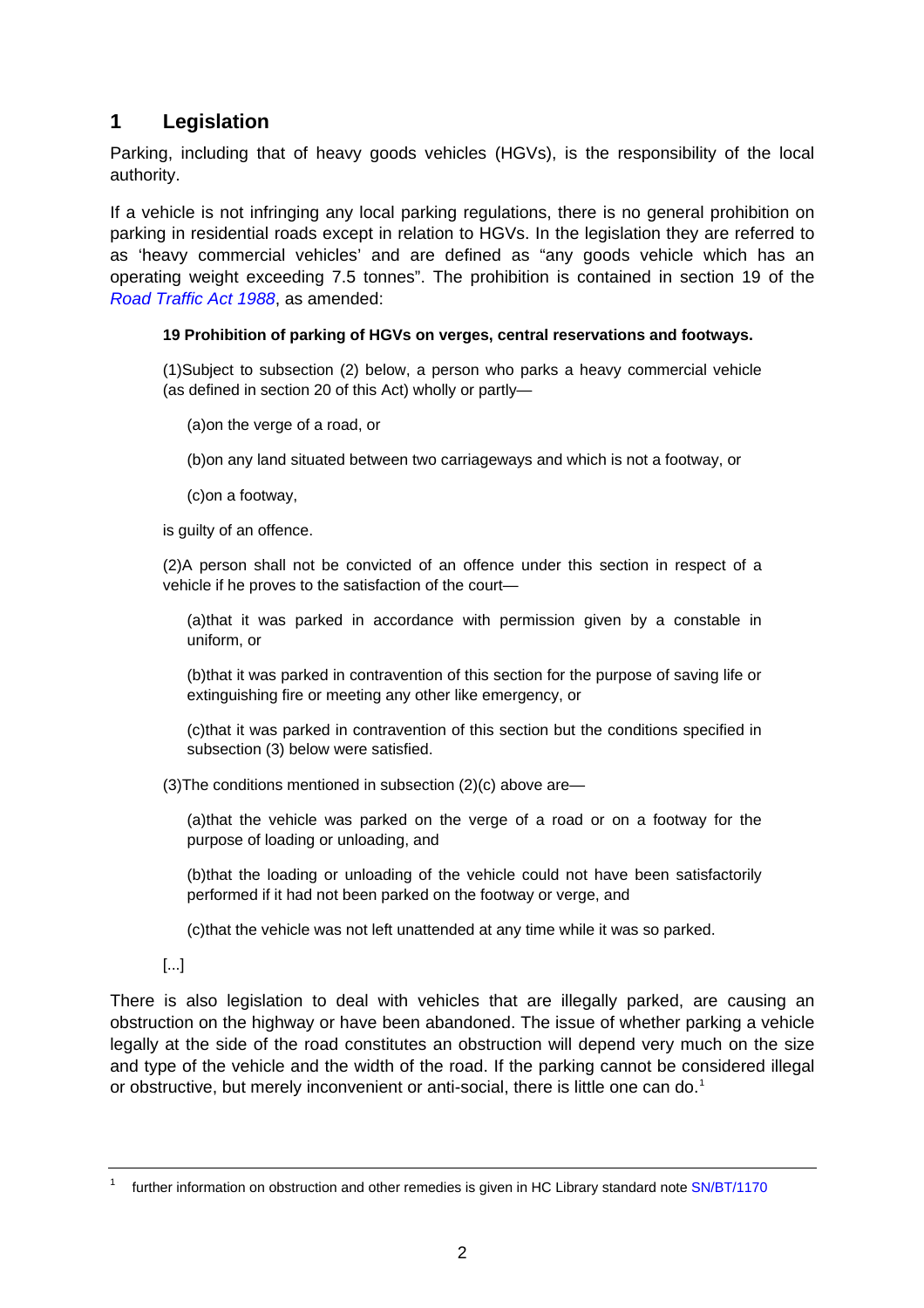# <span id="page-2-0"></span>**2 Traffic regulation orders**

Highway authorities may take action to control the parking of HGVs in their areas by means of a Traffic Regulation Order (TRO). Under sections 1 and 6 of the *[Road Traffic Regulation](http://www.uk-legislation.hmso.gov.uk/RevisedStatutes/Acts/ukpga/1984/cukpga_19840027_en_1)  [Act 1984,](http://www.uk-legislation.hmso.gov.uk/RevisedStatutes/Acts/ukpga/1984/cukpga_19840027_en_1)* local authorities may make a TRO to control the movement and waiting of vehicles for various reasons set out in the Act:

#### **1 Traffic regulation orders outside Greater London.**

(1)[ The traffic authority for a road outside Greater London may make an order under this section (referred to in this Act as a "traffic regulation order") in respect of the road] where it appears to the authority making the order that it is expedient to make it-

(a)for avoiding danger to persons or other traffic using the road or any other road or for preventing the likelihood of any such danger arising, or

(b)for preventing damage to the road or to any building on or near the road, or

(c)for facilitating the passage on the road or any other road of any class of traffic (including pedestrians), or

(d)for preventing the use of the road by vehicular traffic of a kind which, or its use by vehicular traffic in a manner which, is unsuitable having regard to the existing character of the road or adjoining property, or

(e)(without prejudice to the generality of paragraph (d) above) for preserving the character of the road in a case where it is specially suitable for use by persons on horseback or on foot, or

(f)for preserving or improving the amenities of the area through which the road runs [or

(g)for any of the purposes specified in paragraphs (a) to (c) of subsection (1) of section 87 of the Environment Act 1995 (air quality).]

The procedure by which TROs are made in England and Wales is laid down in the *Local Authorities' Traffic Order (Procedure) (England and Wales) Regulations 1996* [\(SI](http://www.uk-legislation.hmso.gov.uk/si/si1996/Uksi_19962489_en_1.htm)   $1996/2489$  $1996/2489$  $1996/2489$ ).<sup>2</sup> The procedure involves consultation on, and publishing of proposals and the consideration of objections. TROs may be permanent, experimental (up to 18 months) or temporary (up to three months in areas outside London). Enforcement of TROs is the responsibility of the police and when drivers are convicted of an offence of not complying with a TRO, the penalty is a fine or an endorsement of the driver's licence.

Section 2 of the 1984 Act specifies what may be contained in a TRO and section 2(4) specifically allows TROs to restrict the use of 'heavy commercial vehicles':

(4)[ A local traffic authority may include] in a traffic regulation order any such provision—

(a)specifying through routes for heavy commercial vehicles, or

(b)prohibiting or restricting the use of heavy commercial vehicles (except in such cases, if any, as may be specified in the order) in such zones or on such roads as may be so specified,

<span id="page-2-1"></span><sup>2</sup> in Scotland the *Local Authorities' Traffic Orders (Procedure) (Scotland) Regulations 1999* [\(SI 1999/614\)](http://www.uk-legislation.hmso.gov.uk/si/si1999/19990614.htm), as amended